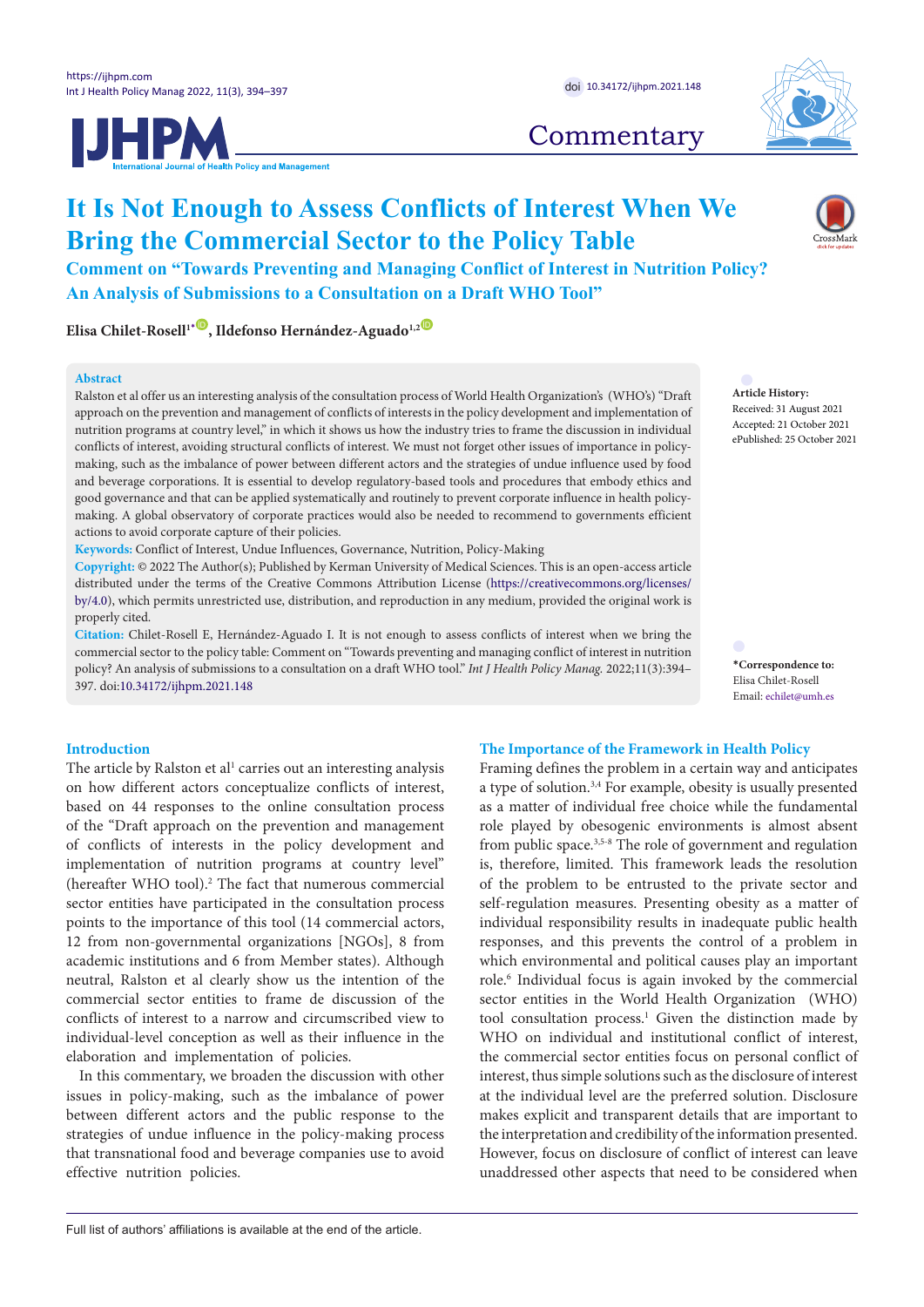collaborating with other actors and mask potential conflicts of interest for commercial actor. The arguments of NGOs and some Member States focus on the structural definition of conflict of interest – more difficult to manage- and provide examples in which these have undermined public health objectives; thus, showing their concerns regarding the participation of corporate entities in the elaboration of policies and even demanding their non-inclusion. Even though these arguments are based in evidence, in global health discussions the predominant framework is more favourable to establish collaborations with corporate entities. The private sector has managed to present a scenario in which it shows itself as a valid political actor rather than the opponent or the receiver of nutrition policies.

Despite the fact that there is still a lack of sound evidence supporting the effectiveness of public-private partnerships in health promotion,<sup>1,9</sup> these engagements have been widely recommended as part of the solution to address global health challenges, as reflected in the Sustainable Development Goals. Even more, the global agenda is used to discredit the WHO tool in the analysis of Ralston et al<sup>1</sup> and have been described as an obstacle.

## **Imbalance of Opportunities and Resources**

In our view, there has been an enthusiastic acceptance of public-private partnerships for public health policy development without parallel design of good governance mechanisms to avoid power imbalances towards actors with more capacity and influence on other actors and on governments and multilateral institutions. The push for public-private partnerships has meant that we are very busy reducing harm damage, while the actors with the most resources devise strategies to influence public health policies that we are not yet able to envision. Damage reduction tasks in public-private partnerships include managing conflicts of interest.

The analysis of Ralston et al included the importance given by some Member States (Colombia and Namibia) to the WHO's tool to protect the vulnerable against conflicts of interest in the nutrition policy-making process. However, it is important to highlight that global health and health policy must consider the distribution of power at a global level and within countries. In this discussion Member States should pay also attention not only to conflict of interest but also to imbalances of power between different actors. This power imbalance between public health advocates and nutrition large corporations was described in the debate in the European Parliament on the front-of-pack 'traffic light' system, which was defended by different NGOs, versus a system based on guideline daily amounts -defended by the Confederation of the Food and Drink Industries of the European Union (CIAA).

Nutrition commercial entities are aware of the importance of establishing a framework in political decision-making processes, and therefore allocate large amounts of money to favour their position in the debate. CIAA spent 1 billion euros opposing proposals for front-of-pack 'traffic light' labels in favour of a system based on guideline daily.<sup>10</sup> Kurzer and Cooper analysed this debate.10 According to them, during the draft phase, the NGOs succeeded in framing the debate in favour of traffic light labelling as a tool to improve public health and fight obesity. However, this dominant position changed during the process due to the imbalance of power between the NGOs and industry, whose activities were implemented at all European Union power levels. At the end of the debate, the conclusions supported the arguments of industry. To date, industries have had more opportunities and resources than other sectors of the population when influencing decisionmaking bodies. Not only do corporations have more power, they may use it unfairly with the aim to derail and delay policies that may harm their interests, including at the WHO.<sup>11</sup>

## **Strategies of Undue Influence in the Policy-Making Process**

In the WHO tool consultation process, the collaboration and partnership frame, which was mainly proposed by nutrition sector entities, claimed that it cannot be compared to the tobacco industry. However, both sectors have shared strategies to influence public policies that could harm their image and interests. As described in "The Corporate Playbook, Health, and Democracy: The Snack Food and Beverage industry's Tactics in Context," some food and beverage corporations have used tactics that discredit public health actions, such as distorting scientific information and using financial tactics and political influence to avoid unfavourable regulations.<sup>12</sup>

The food industry is often described as having more influence in nutrition policymaking than nutrition professionals, scientists and other practitioners working for the public interest.<sup>13</sup> As we previously described from interviews with key informants in the case of policy-making process in Spain, the private sector has a greater information capacity than the government regarding both technical and strategic information.<sup>14</sup> This imbalance favours interest of private sector. Key informants stated that the companies had access to the agendas of internal government meetings and also to the content and the positions of different members. This information was used to design strategies of influence.

In these interviews, the informants stated that commercial sector uses different strategies that range from subtle influences to overt corruption. One of the main factors contributing to the success of these undue influences, particularly subtle ones, is the lack of sufficient technical and strategic capacity in the public sector. In this situation, a new political practice by which policy decisions of the cabinets are more in line with the media agenda than the political program of the government has been gaining ground. This media agenda is easily formatted by the influence and power of industry and creates a context where policies are designed to gain media attention and popularity.

## **Involving Commercial Entities in Public Health Nutrition Policies Making?**

Despite the interest shown by public-private collaboration in public health, evidence shows that public private partnerships have limited effectiveness and that there is also a real conflict between the role of public health as social good and profitdriven agendas.<sup>15</sup> WHO tool could reinforce institutional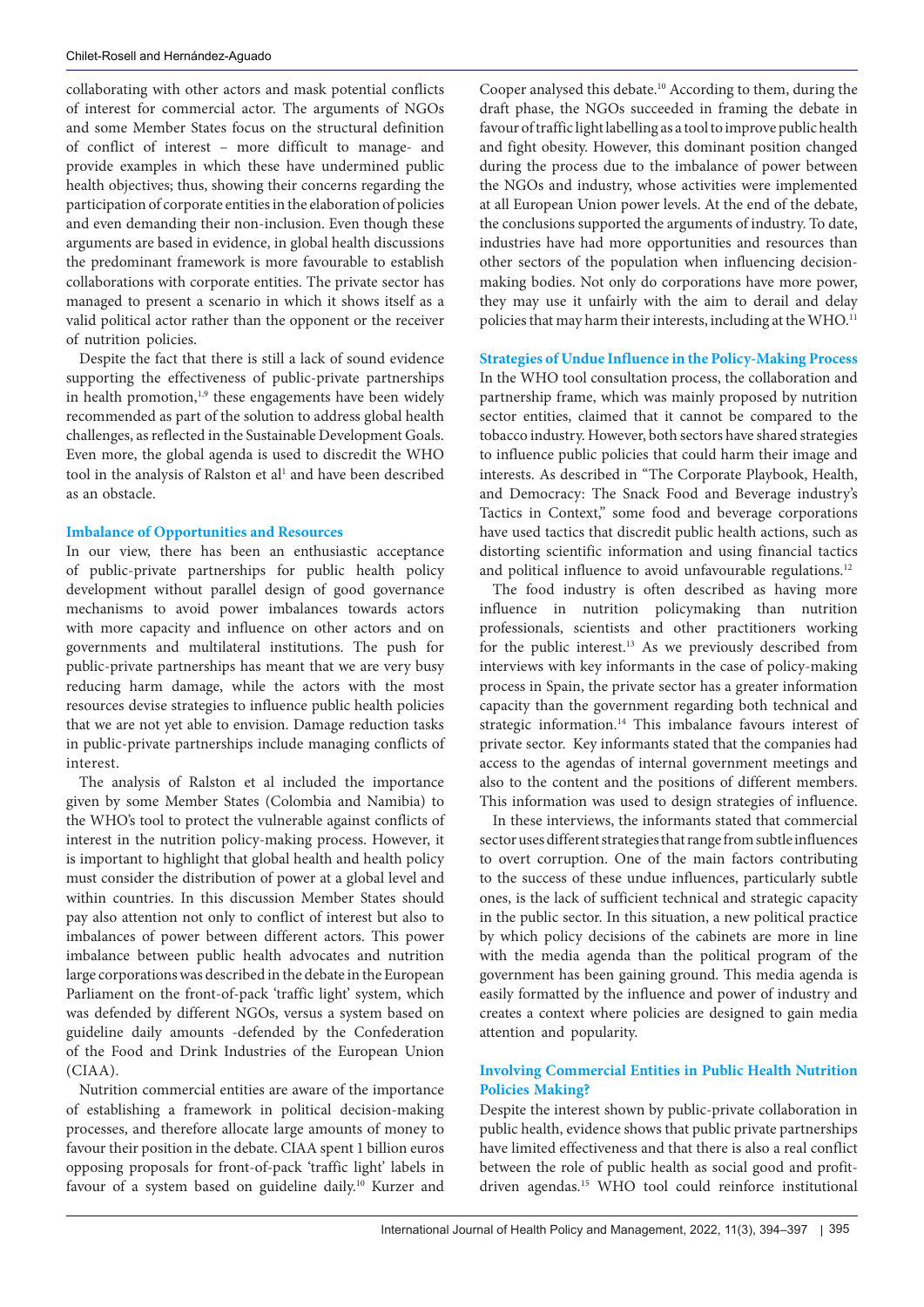procedures and structures to guide nutrition policy-making when it includes the participation of the commercial sector.

However, it is important to define the terms and parameters of an appropriate engagement with non-state actors in policymaking. In addition, it is also necessary to design and implement procedures that combine ethical and good governance issues, which can help to create a lasting institutional culture which will prevent interactions that may harm public health. We need clear and effective institutional policies that put the public interest at the centre of nutrition policy-making. This process should respect the principle of equity, which means that population groups representing the more disadvantaged sectors should be given more opportunities to express their positions and views. In this sense, WHO's consultation process should also have included the principle of equity. As Ralston et al highlighted, the consultation process was dominated by the private sector and high- middle and highincome countries. WHO's consultation process should have facilitated the participation of low- and lower-middle income countries and non-English speaking countries, as well as other civil society sectors. As Ralson et al pointed out in their paper, WHO tool was presented as "a living document to be revised." In this revision, voices and experiences of frequently underrepresented sectors and countries should be prioritised.

## **Conclusion**

The current context favours the participation of the commercial sector in the elaboration of policies. However, we must be aware and vigilant of potential risks. In this sense, the WHO tool is useful for evaluating potential conflicts of interest that can guide decision-making and help to identify specific actors and forms of engagement in situations where conflict of interest can be managed to protect public health goals. An important aspect of the WHO tool identified by Ralston et al is that it helps member states to move beyond a binary approach to industry engagement: partnership or exclusion. Ralston et al have shown that conflicts of interest are central to debates around the role of the commercial sector in nutrition policy-making: Also, they have shown that the way in which conflicts of interest are framed has consequences for the management of a successful collaboration free of undue influences. No doubt that governments must incorporate this tool and other useful proposals<sup>16</sup> in the development of public policies on nutrition. However, interaction with corporations whose products are harmful for health is a wicked issue that requires strong policy capacity,<sup>17</sup> ie, the ability to take and develop policy decisions in order to ensure that any public interaction with private actors has benefits for the health of the population and that there are no better alternatives to achieve the same goals.

Policy capacity applied to the management of public private interactions to promote health require:

- a. Expertise and capacity to understand and evaluate the potential benefits of the interaction as well as its unintended consequences.
- b. Intelligence on process in terms of development of tools and procedures that embody ethics and good governance in administrative performance and are applied

systematically and routinely by officials to public health interventions.

- c. Reduction of the power imbalance among stakeholders, so that the most vulnerable and least resourced stakeholders have a participation of a magnitude that compensates for their disadvantage.
- d. Expertise and competence in governments to pass appropriate legislation to improve the health of populations and to anticipate and defence against legal challenges.

Beyond policy capabilities, although closely related to it, research and training are key pillars to prevent the capture of public health policies by interests unrelated to the health of the population. The extraordinary capacity for innovation of transnational corporations warrants constant research on the practices that commercial sectors use to undermine public health. Perhaps a global observatory on commercial health determinants is needed. Training in ethics and good governance for health professionals and public officials in general is also essential.

## **Acknowledgements**

The authors thank Jessica Gorlin for language editing.

#### **Ethical issues**

Not applicable.

## **Competing interests**

Authors declares that they have no competing interests.

#### **Authors' contributions**

ECR drafted the manuscript. IHA have made a critical revision of the manuscript for important intellectual content and agreed to the published version of the manuscript.

#### **Authors' affiliations**

1 Department of Public Health, Universidad Miguel Hernández, Alicante, Spain. 2 CIBER de Epidemiología y Salud Pública (CIBERESP), Madrid, Spain.

#### **References**

- 1. Ralston R, Hil SE, da Silva Gomes F, Collin J. Towards preventing and managing conflict of interest in nutrition policy? an analysis of submissions to a consultation on a draft WHO tool. *Int J Health Policy Manag*. 2021;10(5):255-265. doi:[10.34172/ijhpm.2020.52](https://doi.org/10.34172/ijhpm.2020.52)
- 2. World Health Organization (WHO). *Draft Approach on the Prevention and Management of Conflicts of Interests in the Policy Development and Implementation of Nutrition Programs at Country Level*. Geneva: WHO; 2017.
- 3. Weishaar H, Dorfman L, Freudenberg N, et al. Why media representations of corporations matter for public health policy: a scoping review. *BMC Public Health*. 2016;16(1):899. doi[:10.1186/s12889-016-3594-8](https://doi.org/10.1186/s12889-016-3594-8)
- 4. Coleman R, McCombs M, Shaw D, Weaver D. Agenda setting. In: Wahl-Jorgensen K, Hanitzsch T, eds. *The Handbook of Journalism Studies*. 2nd ed. Routledge; 2019.
- 5. Barry CL, Jarlenski M, Grob R, Schlesinger M, Gollust SE. News media framing of childhood obesity in the United States from 2000 to 2009. *Pediatrics*. 2011;128(1):132-145. doi:[10.1542/peds.2010-3924](https://doi.org/10.1542/peds.2010-3924)
- 6. Brownell KD, Kersh R, Ludwig DS, et al. Personal responsibility and obesity: a constructive approach to a controversial issue. *Health Aff (Millwood)*. 2010;29(3):379-387. doi:[10.1377/hlthaff.2009.0739](https://doi.org/10.1377/hlthaff.2009.0739)
- 7. Miralles M, Chilet-Rosell E, Hernández-Aguado I. [Framing of childhood obesity in Spanish lay press]. *Gac Sanit*. 2021;35(3):256-259. doi:[10.1016/j.gaceta.2019.09.010](https://doi.org/10.1016/j.gaceta.2019.09.010)
- 8. van Hooft J, Patterson C, Löf M, Alexandrou C, Hilton S, Nimegeer A. Media framing and construction of childhood obesity: a content analysis of Swedish newspapers. *Obes Sci Pract*. 2018;4(1):4-13. doi:[10.1002/](https://doi.org/10.1002/osp4.150)